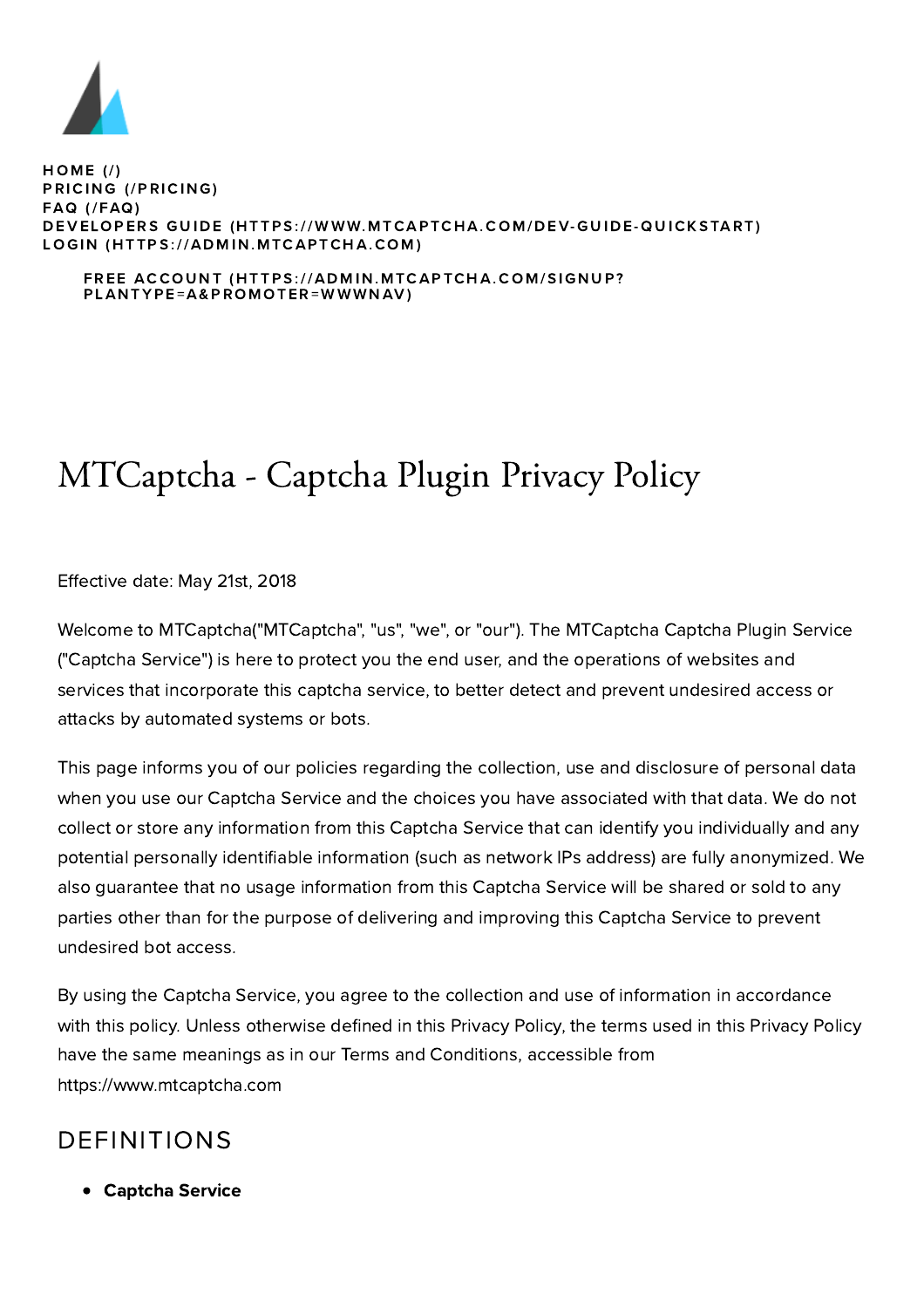Captcha Service is a automation (bot) detection and prevention (captcha) widget (plugin) and related APIs and capabilities operated under https://www.mtcaptcha.com https://service.mtcaptcha.com/mtcv1/ and https://service2.mtcaptcha.com/mtcv1/ by MTCaptcha and embedded in client websites and client services.

#### Personal Data

Personal Data means data about a living individual who can be identified from those data (or from those and other information either in our possession or likely to come into our possession).

#### Usage Data

Usage Data is data collected automatically either generated by the use of the Captcha Service or from the Captcha Service infrastructure itself (for example, the duration of a page visit).

#### Cookies

Cookies are small files stored on your device (computer or mobile device).

#### Data Controller

Data Controller means the natural or legal person who (either alone or jointly or in common with other persons) determines the purposes for which and the manner in which any personal information are, or are to be, processed.

For the purpose of this Privacy Policy, we are a Data Controller of your Personal Data.

#### Data Processors (or Service Providers)

Data Processor (or Service Provider) means any natural or legal person who processes the data on behalf of the Data Controller.

We may use the Services of various Service Providers in order to process collected data more effectively.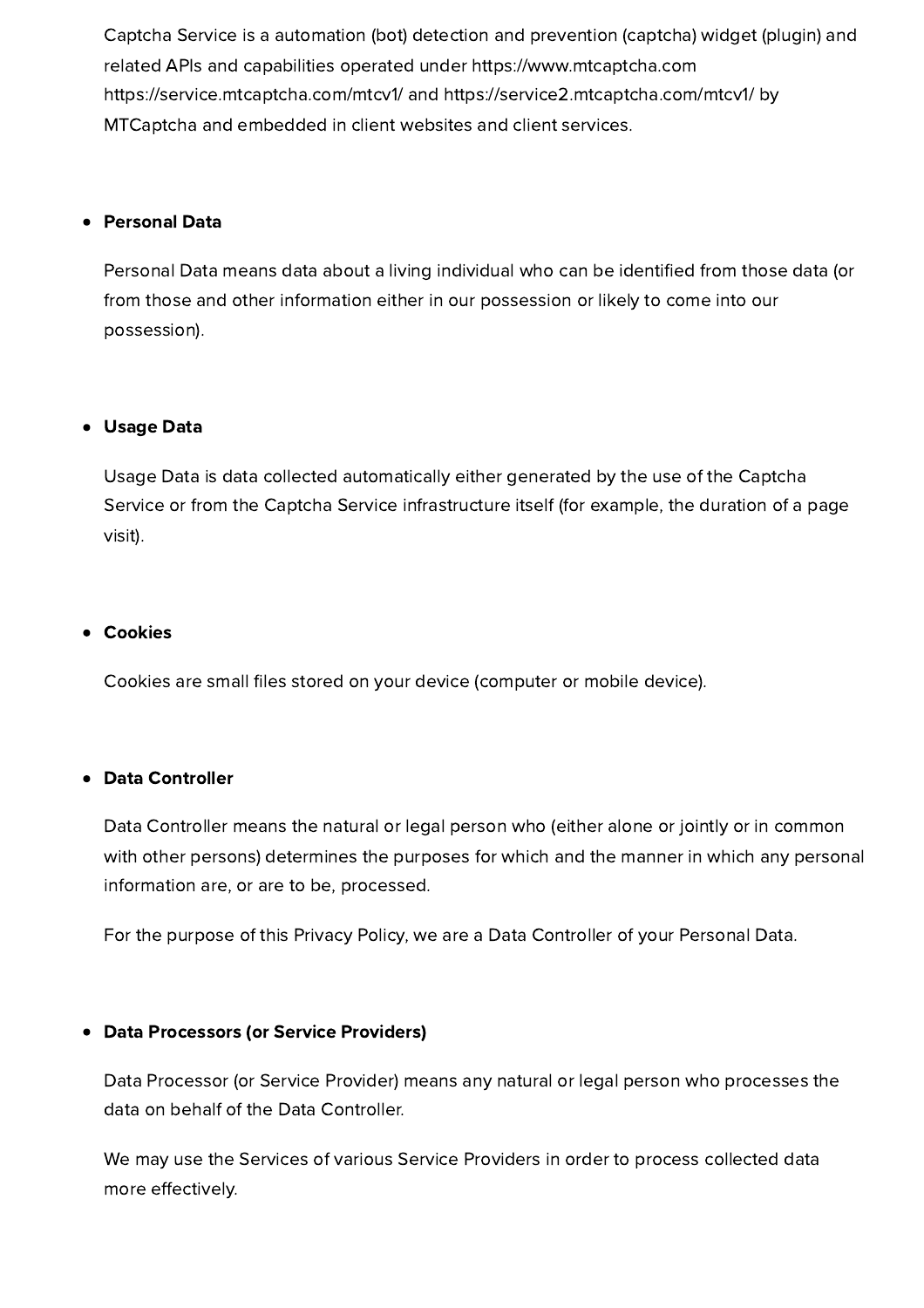### Data Subject (or User)

Data Subject is any living individual who is using our Captcha Service and is the subject of Personal Data.

### INFORMATION COLLECTION AND USE

We collect several different types of information for various purposes to provide and improve our Captcha Service to you.

### TYPES OF DATA COLLECTED

#### Personal Data

While using our Captcha Service, we will not collect any information that may directly or indirectly identify you personally ("Personal Data"). Any data generated by the system that may indirectly identify you (such as network IP addresses) are anonymized so it can no longer be Personally Identifiable. Cookies are used by the Captcha Service but do not contain any identifiers or tracking that can be used directly or indirectly as Personal Identifiers

#### Usage Data

We may collect information on how the Captcha Service is accessed and used ("Usage Data"). This Usage Data may include information such as your browser type, browser version, the interactions with the Captcha Service, the time and date of your visit, the time spent, and other diagnostic data.

#### Tracking & Cookies Data

We use cookies and similar technologies to hold certain information and to support the Captcha Service in detecting automation and bot behaviour. We do not use cookies to track individual usage activity on our Captcha Service.

Cookies are files that contains a small amount of data. Cookies can be generated on the device and or sent to your browser from a website and stored on your device. Other technologies are also used such as tags and scripts to collect information (non Personal Data) used to improve and analyse our Captcha Service.

You can instruct your browser to refuse all cookies or to indicate when a cookie is being sent. However, if you do not accept cookies, you may not be able to use some or all portions of our Captcha Service.

Examples of Cookies we use: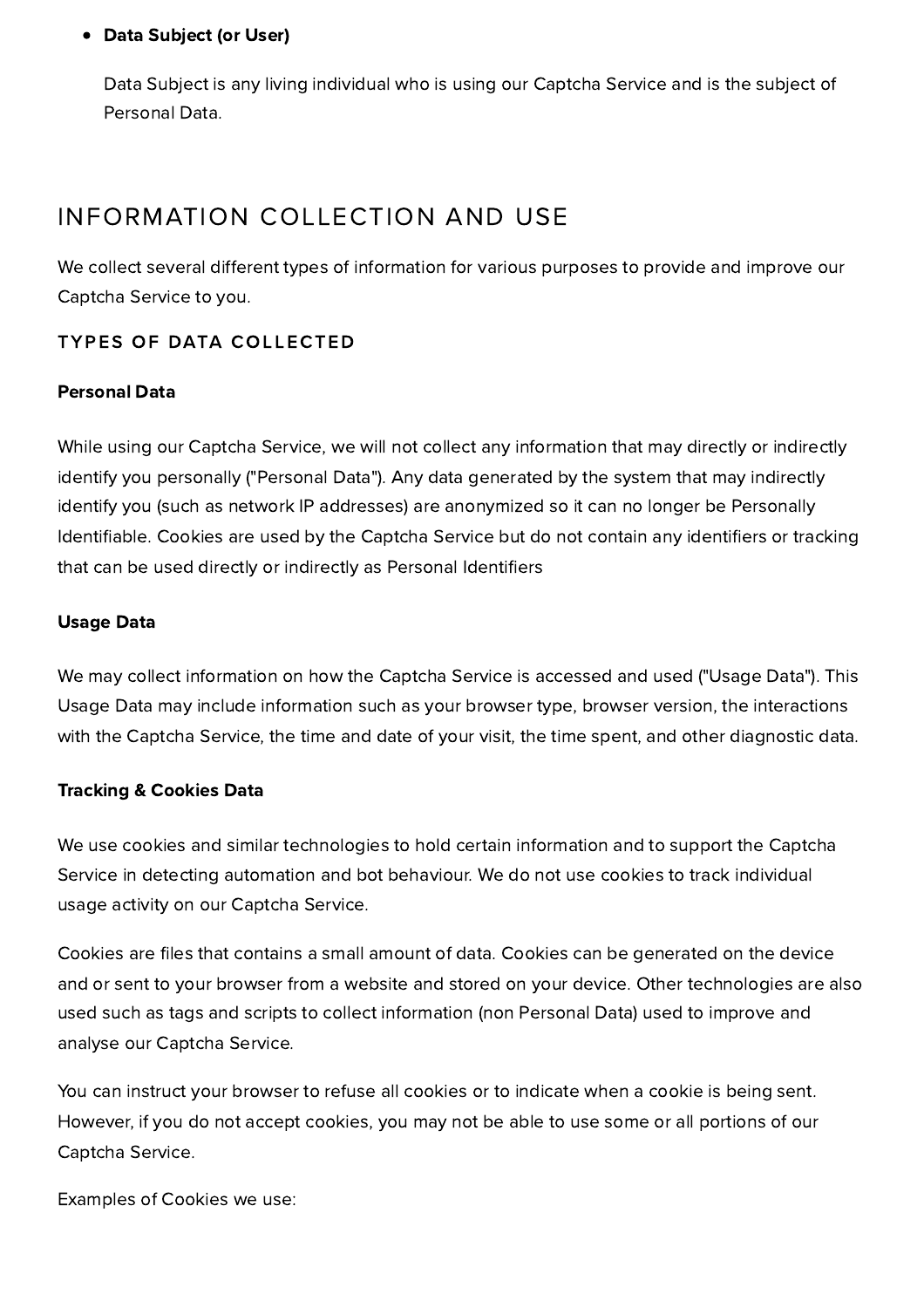- **Device Verification Cookie.** We use Device Verification Cookie to check the accuracy of your browser type.
- **Transaction Cookie.** We use Transaction Cookie to maintain correct transition and flow of the Captcha Service.

### USE OF DATA

MTCaptcha uses the collected data for various purposes:

- To provide and maintain our Captcha Service
- To provide customer support
- To gather analysis or valuable information so that we can improve our Captcha Service
- To monitor the usage of our Captcha Service
- To detect, prevent and address technical issues
- To provide usage audit and reporting to client website operators that incorporates our Captcha Service

MTCaptcha will not use the collected data for:

- Reselling of data for profit
- User profiling or advertisement and marketing
- Reselling of Client Website usage data or usage analytics

### LEGAL BASIS FOR PROCESSING PERSONAL DATA UNDER THE GENERAL DATA PROTECTION REGULATION (GDPR)

If you are from the European Economic Area (EEA), MTCaptcha legal basis for collecting and using the personal information described in this Privacy Policy depends on the Personal Data we collect and the specific context in which we collect it.

MTCaptcha Captcha Service do not record any Personal Data and therefore will not process your Personal Data:

### RETENTION OF DATA

Our Captcha Service will not retain your Personal Data. Our Captcha Service will retain Usage Data only for as long as is necessary for the purposes set out in this Privacy Policy. We will retain and use Usage Data to the extent necessary to comply with our legal obligations (for example, if we are required to retain data to comply with applicable laws), resolve disputes and enforce our legal agreements and policies.

MTCaptcha will also retain Usage Data for internal analysis purposes and to strengthen the security or to improve the functionality of our Captcha Service.

# TRANSFER OF DATA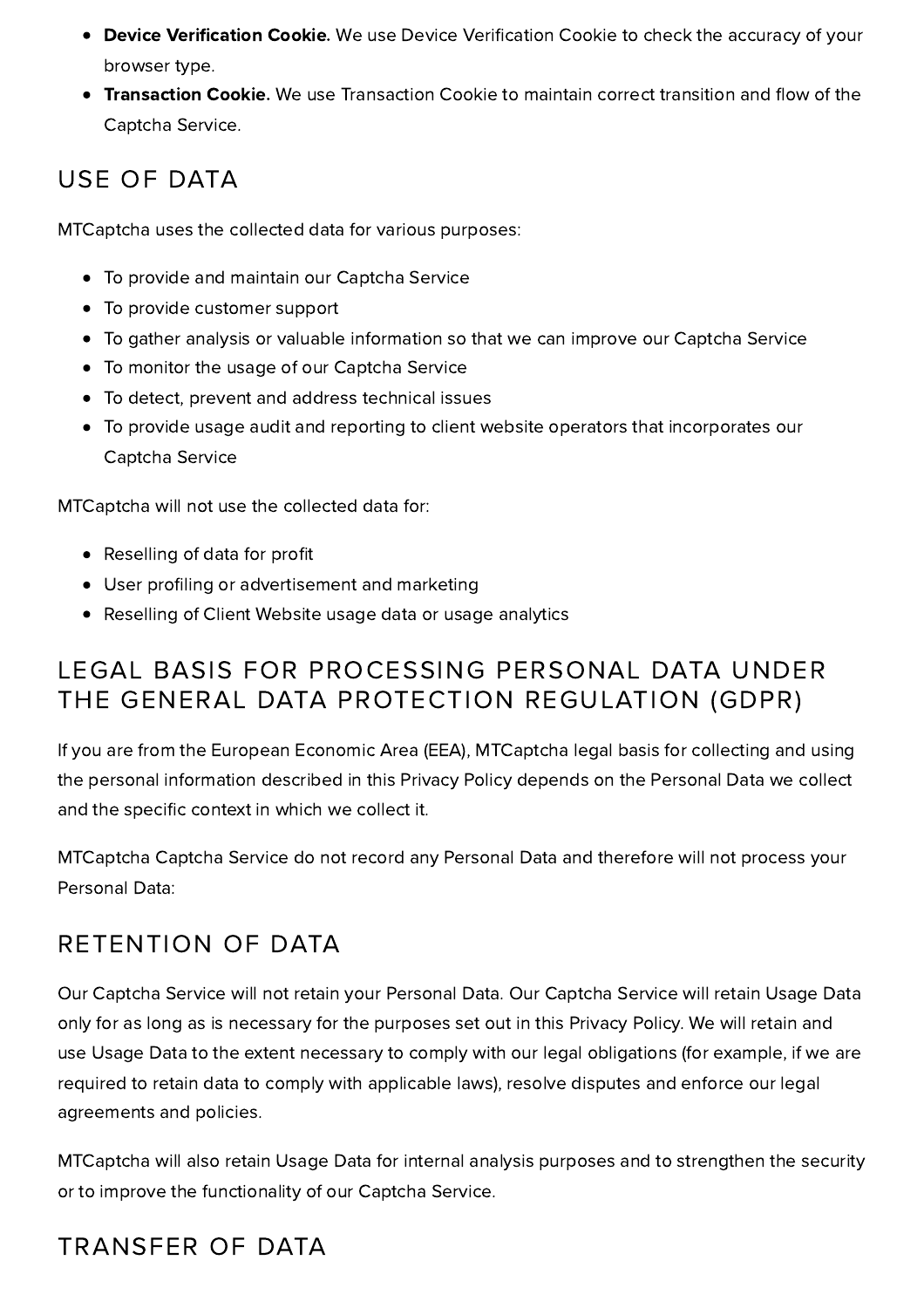Usage Data may be transferred to - and maintained on - computers located outside of your state, province, country or other governmental jurisdiction where the data protection laws may differ from those of your jurisdiction.

If you are located outside Ireland or European Union and choose to provide information to us, please note that we transfer the data to Ireland and European Union countries and process it there.

Your consent to this Privacy Policy followed by your submission of such information represents your agreement to that transfer.

MTCaptcha will take all the steps reasonably necessary to ensure that any retained data is treated securely and in accordance with this Privacy Policy and no transfer of Usage Data will take place to an organisation or a country unless there are adequate controls in place including the security of such data

### DISCLOSURE OF DATA

### BUSINESS TRANSACTION

If MTCaptcha is involved in a merger, acquisition or asset sale, your Usage Data may be transferred. We will provide notice before your Usage Data is transferred and becomes subject to a different Privacy Policy.

### DISCLOSURE FOR LAW ENFORCEMENT

Under certain circumstances, MTCaptcha may be required to disclose Usage Data if required to do so by law or in response to valid requests by public authorities (e.g. a court or a government agency).

### LEGAL REQUIREMENTS

MTCaptcha may disclose your Usage Data in the good faith belief that such action is necessary to:

- To comply with a legal obligation
- To protect and defend the rights or property of MTCaptcha
- To prevent or investigate possible wrongdoing in connection with the Captcha Service
- To protect the personal safety of users of the Captcha Service or the public
- To protect against legal liability

### SECURITY OF DATA

The security of your data is important to us but remember that no method of transmission over the Internet or method of electronic storage is 100% secure. While we strive to use commercially acceptable means to protect all Usage Data, we cannot guarantee its absolute security.

### OUR POLICY ON "DO NOT TRACK" SIGNALS UNDER THE CALIFORNIA ONLINE PROTECTION ACT (CALOPPA)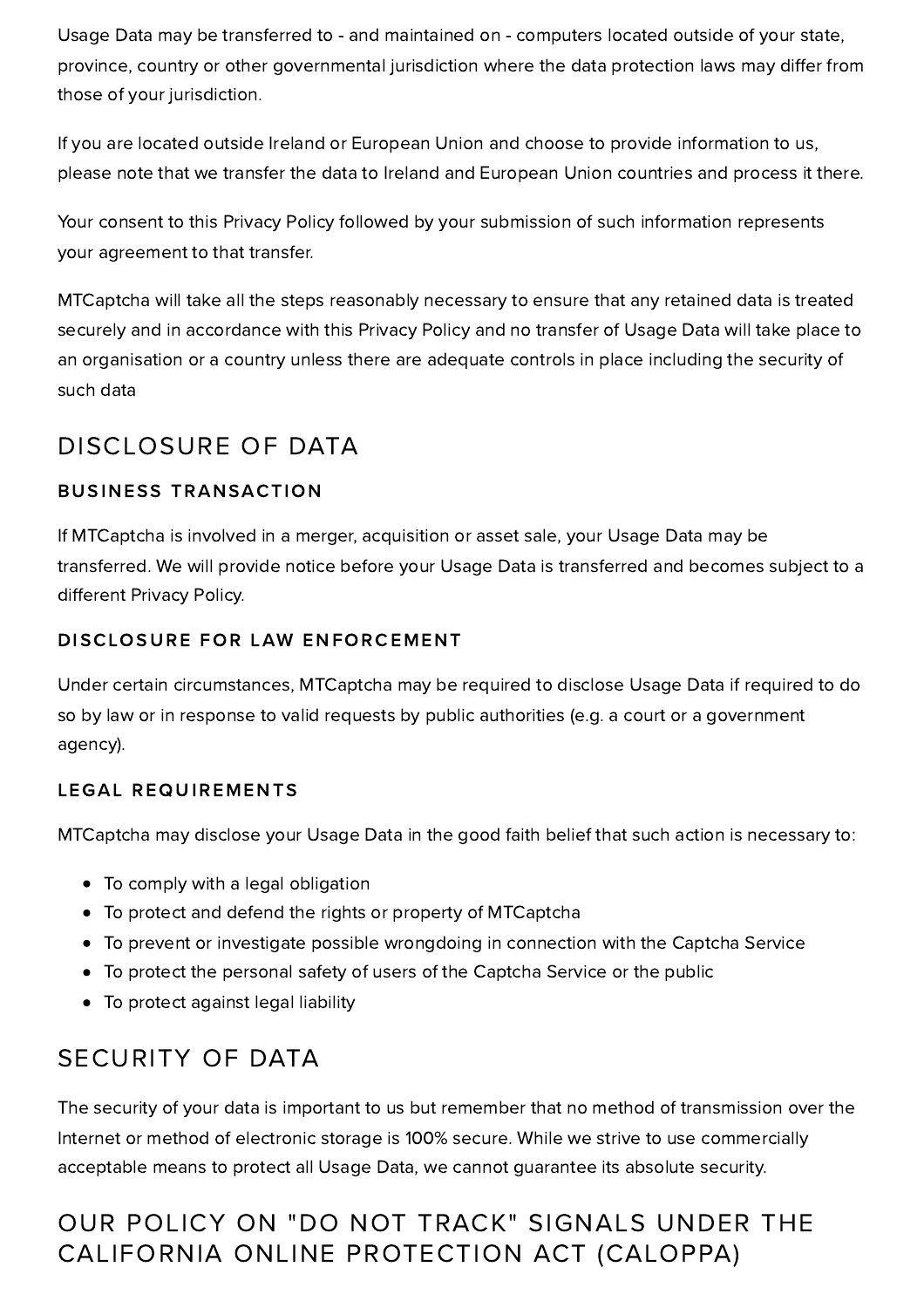We do not support Do Not Track ("DNT"). Do Not Track is a preference you can set in your web browser to inform websites that you do not want to be tracked.

You can enable or disable Do Not Track by visiting the Preferences or Settings page of your web browser.

# YOUR DATA PROTECTION RIGHTS UNDER THE GENERAL DATA PROTECTION REGULATION (GDPR)

If you are a resident of the European Economic Area (EEA), you have certain data protection rights. MTCaptcha Catpcha Service aims to take reasonable steps to allow you to correct, amend, delete or limit the use of your Personal Data.

If you wish to be informed about what Personal Data we hold about you (we do not hold any Personal Data from the Captcha Service) and if you want it to be removed from our systems, please contact us.

In certain circumstances, you have the following data protection rights:

- The right to access, update or delete the information we have on you. Whenever made possible, you can access, update or request deletion of your Personal Data directly within your account settings section. If you are unable to perform these actions yourself, please contact us to assist you.
- The right of rectification. You have the right to have your information rectified if that information is inaccurate or incomplete.
- The right to object. You have the right to object to our processing of your Personal Data.
- The right of restriction. You have the right to request that we restrict the processing of your personal information.
- The right to data portability. You have the right to be provided with a copy of the information we have on you in a structured, machine-readable and commonly used format.
- The right to withdraw consent. You also have the right to withdraw your consent at any time where MTCaptcha relied on your consent to process your personal information.

Please note that we may ask you to verify your identity before responding to such requests.

You have the right to complain to a Data Protection Authority about our collection and use of your Personal Data. For more information, please contact your local data protection authority in the European Economic Area (EEA).

# SERVICE PROVIDERS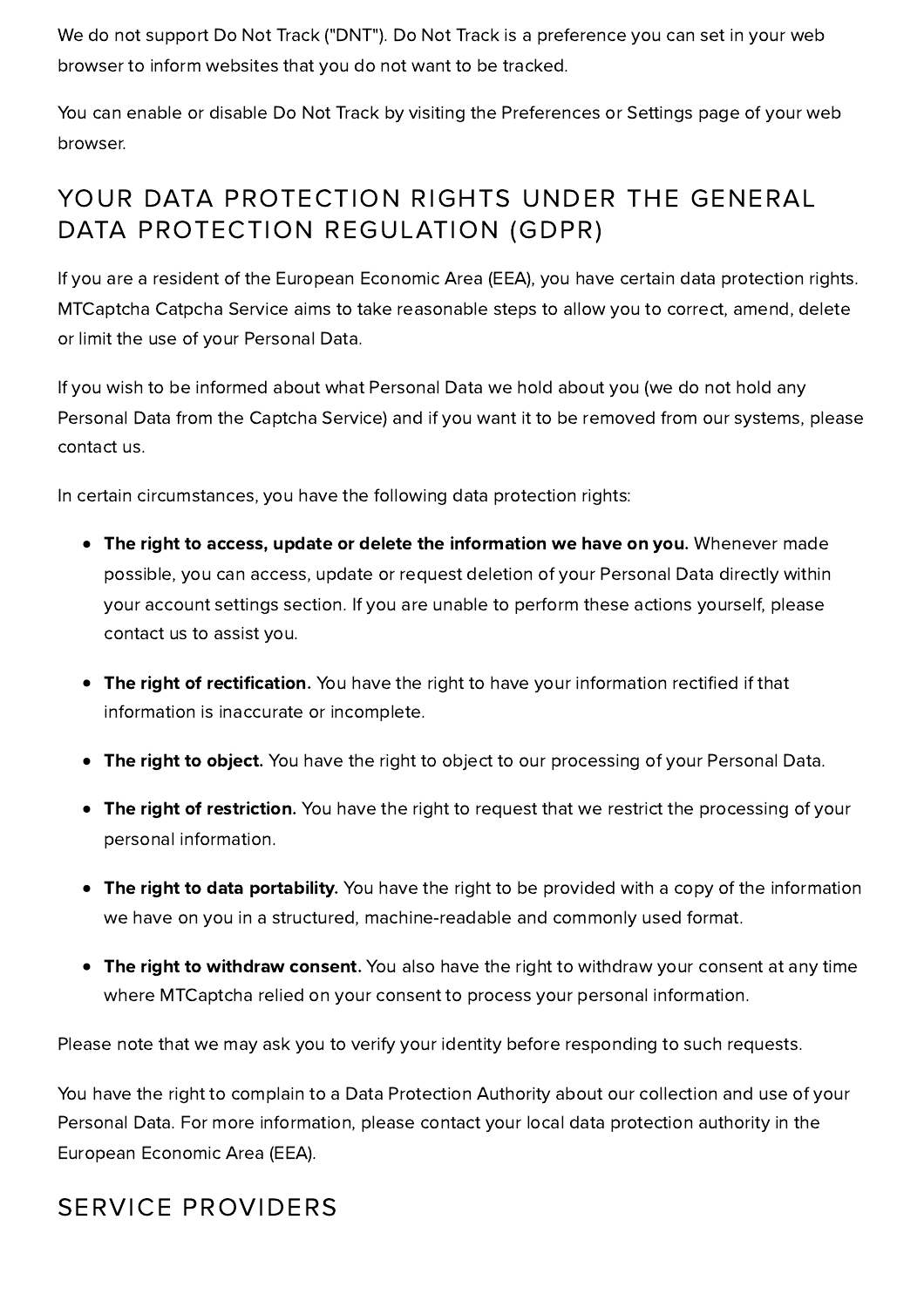We may employ third party companies and individuals to facilitate our Captcha Service ("Service Providers"), provide the Captcha Service on our behalf, perform Captcha Service-related services or assist us the analysis of how our Captcha Service is used.

These third parties have access to your Usage Data only to perform these tasks on our behalf and are obligated not to disclose or use it for any other purpose.

### ANALYTICS

We may use third-party Service Providers to monitor and analyse the use of our Captcha Service. Usage of any such Service Providers will also comply with this Privacy Policy, which will only retain Usage Data and do not track or retain any Personal Data.

### BEHAVIORAL REMARKETING

MTCaptcha will not use remarketing services to advertise on third party websites to you after you visited our Captcha Service.

### PAYMENTS

MTCaptcha will not provide paid products and/or services to end users as part of this Captcha Service.

### LINKS TO OTHER SITES

This Captcha Service will not contain links to other sites that are not operated by us.

### CHILDREN'S PRIVACY

Our Captcha Service does not address anyone under the age of 18 ("Children").

We do not knowingly collect personally identifiable information from anyone under the age of 18. If you are a parent or guardian and you are aware that your Child has provided us with Personal Data, please contact us. If we become aware that we have collected Personal Data from children without verification of parental consent, we take steps to remove that information from our servers.

# CHANGES TO THIS PRIVACY POLICY

We may update this Captcha Plugin Privacy Policy from time to time. We will notify you of any changes by posting the new Privacy Policy on this page.

We will let you know via prominent notice on our https://www.mtcaptcha.com/, prior to the change becoming effective and update the "effective date" at the top of this Privacy Policy.

You are advised to review this Privacy Policy periodically for any changes. Changes to this Privacy Policy are effective when they are posted on this page.

### CONTACT US